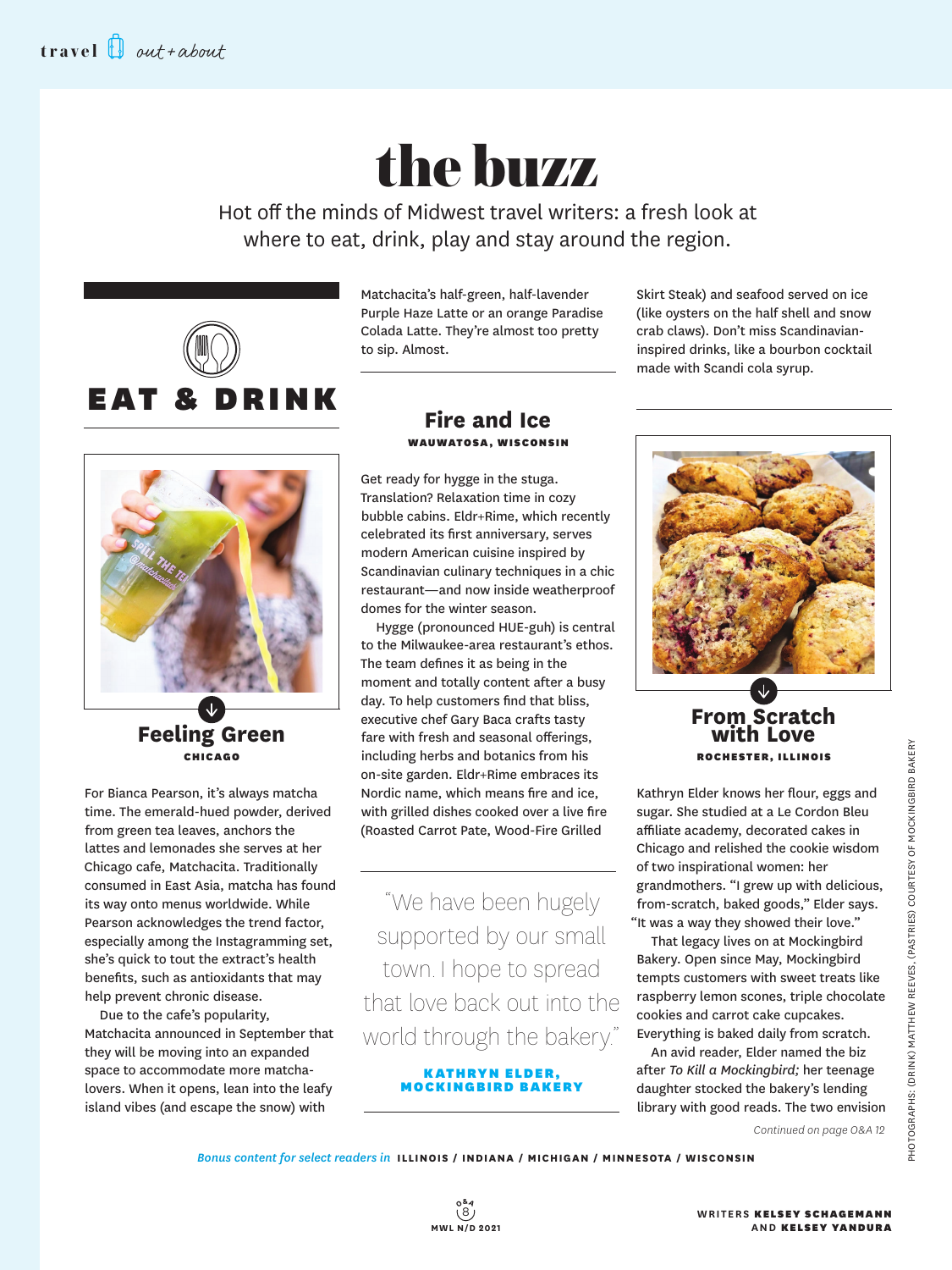#### *Continued from page O&A 8*

Mockingbird as a place for community and conversation, where neighbors might run into each other or acquaintances become friends. "We have been hugely supported by our small town," Elder says. "I hope to spread that love back out into the world through the bakery."



## **Raise a Glass** MINNEAPOLIS

Brian Nation is considered one of the best whiskey distillers in the world, with two decades of experience working for Jameson. But he recently left the powerhouse Irish whiskey brand, shuttling his family across the Atlantic. What compelled this move? None other than Minnesota start-up O'Shaughnessy Distilling Company.

Founded by cousins Patrick and Michael O'Shaughnessy, and Michael's father, Gerry, the distillery blends the best elements of Irish and American

"To create a truly new and unique style of whiskey is a dream come true for any distiller."

**BRIAN NATION,** O'SHAUGHNESSY DIS

whiskey into new palate-pleasers. "To create a truly new and unique style of whiskey is a dream come true for any distiller," Nation says.

Sample the inaugural offering, Keeper's Heart Whiskey, at the expansive new O'Shaughnessy Distillery, housed in a former potato factory. With daily tours, three on-site bars, educational programs and a spirits garden, the distillery beckons patrons to stay awhile. It's a fitting venue for the O'Shaughnessy family motto, *fugit hora* (the hour flies).



## **Step Into Malala's World** INDIANAPOLIS

After the Taliban banned girls from attending school in the Swat Valley of Pakistan in 2008, Malala Yousafzai courageously spoke out about their right to learn. She became an activist for female education but, as a result, suffered—and survived—a brutal attack. Today, she continues to speak out for educational rights. In 2014, she became the youngest person to ever receive the Nobel Peace Prize. She has famously said, "I tell my story not because it is unique, but because it is the story of many girls."

Now, visitors to The Children's Museum of Indianapolis can immerse themselves in the world of Yousafzai to learn more about her. The addition opened in September as a part of the museum's permanent exhibit *The Power of Children.* It also is the only permanent exhibit in the world dedicated to Yousafzai. Her story will be told alongside those of three other impactful children—Anne Frank, Ruby Bridges and Ryan White.



## **Southern Charm** EDINA , MINNESOTA

Florence, Alabama-based designer Billy Reid became interested in fashion when he was young, spending time in his mom's clothing store. Now he's bringing modern Southern style to the Midwest with a new shop in the Minneapolis suburb of Edina. Reid specializes in "broken-in luxury," selling men's and women's clothing, accessories, and leather goods that feel loved and lived-in. Texture is a big deal at his eponymous Billy Reid stores: quilted cotton, leather and corduroy line the high-end racks.

Reid, who has one Midwest location already in Chicago, was drawn to Edina's location. (The shop is in the Nolan Mains development in the 50th and France business district.) "Everyone's super excited about the neighborhood," Reid told the *Edina Sun Current.* "We're looking forward to just being part of the community there."

## **A Path Through the Past** CHICAGO

Chicago is … resilient. Mysterious. Complex. A meandering new path behind the Chicago History Museum takes visitors on a tour of the Windy City's multifaceted identity, with eight stops embodying different words and worlds.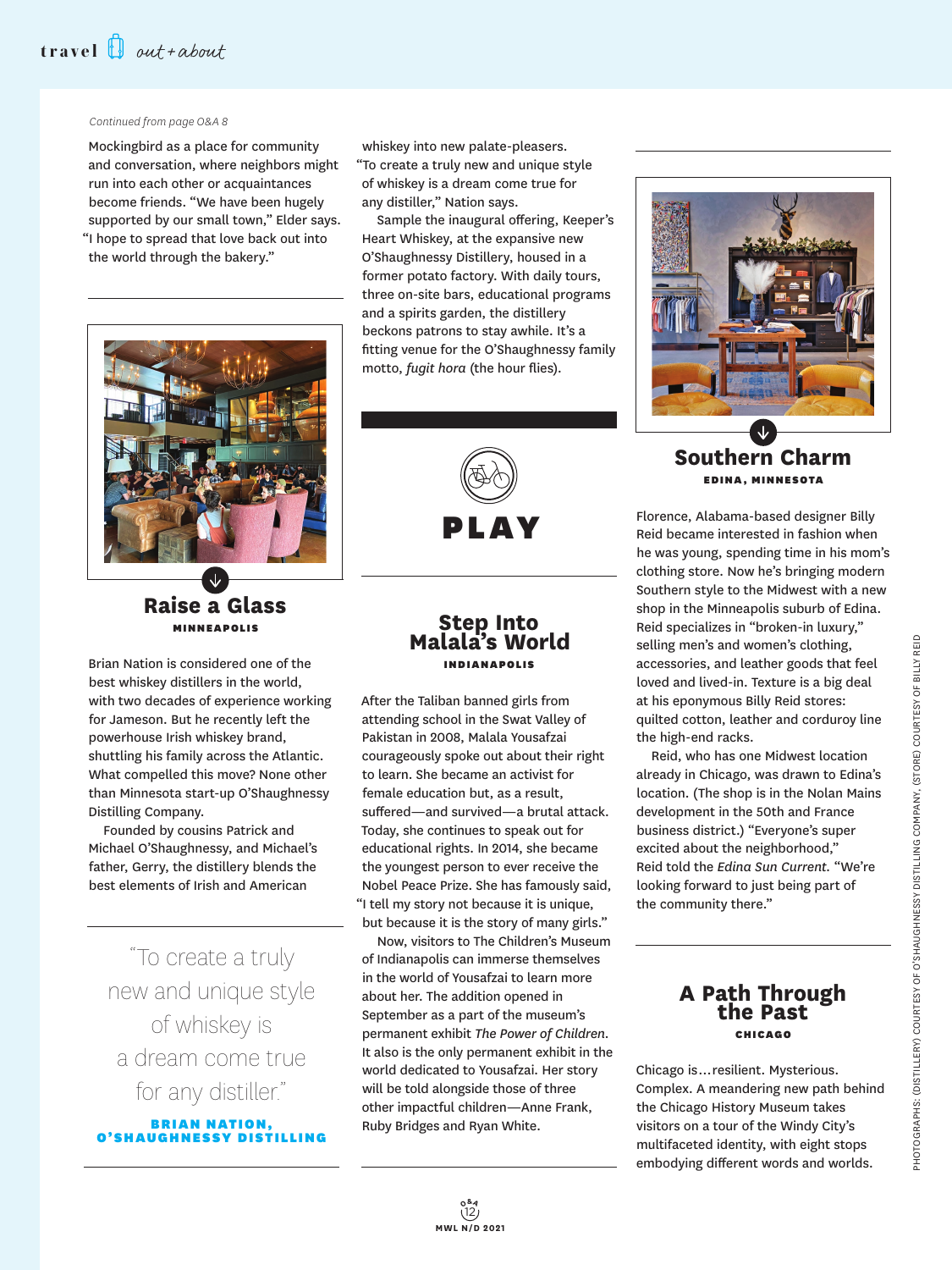## **travel** out+about

There's a pedestal inviting elocution ("Chicago is … yours"), sculptures evoking community, and a chunk of melted iron from the Great Chicago Fire of 1871. The Richard M. and Shirley H. Jaffee History Trail also features a native species garden and 148 new trees specifically selected to attract birds and butterflies. Might be time to add a ninth stop on the Jaffee History Trail: Chicago is … tranquil.

contemporaries in *The New Black Vanguard: Photography Between Art and Fashion,* opening mid-December.





#### **Breathtaking Beauty** DETROIT

A stunning new exhibit of 40 photos at the Detroit Institute of Arts whisks viewers to 1960s Harlem. *Black Is Beautiful: The Photography of Kwame Brathwaite,* the first major show dedicated to the artist, reveals Brathwaite's keen eye for detail and offers a window into the second Harlem renaissance.

Brathwaite's photographs contributed to the Black Is Beautiful cultural movement of the '60s and '70s, when white beauty standards were rejected and challenged. The photographer cofounded Grandassa Models, a black female modeling agency, as well as the African Jazz Arts Society and Studios (a group of artists, playwrights, designers and dancers). Many of the large-format portraits in the exhibit feature subjects from both organizations.

After immersing yourself in the mid-century, take a leap forward 60 years to greet Brathwaite's modern

#### **Small Cabin, Big Fun** FALL CREEK, WISCONSIN

Domino's Pizza doesn't deliver here, and there's no PlayStation5 included, quips Danny Lindstrom, speaking about the second tiny cabin he designed and built in Fall Creek, a small town 20 minutes outside of Eau Claire. "But it's kinda cool," he says. Make that *really* cool. Guests at his Off-Grid Inn describe the two microcabins as magical, unique, peaceful and cozy. Huge picture windows frame the forest outside, revealing magnificent views year-round—snowladen branches, rust-color leaves, grazing deer. Firepits offer cooking options beyond the small indoor kitchen areas, while spare but functional bathrooms contribute to the glamping experience. (Don't miss Unit 2's Technicolor lighting.) Intrigued? Book early. Off-Grid Inn topped Airbnb's roundup of most wish-listed homes in Wisconsin last year.

## **A Star on the Mag Mile** CHICAGO

Step out the doors of Pendry Chicago and onto the Magnificent Mile. The new property, located inside the historic Carbide and Carbon Building, welcomed guests for check-in this past spring. The Michigan Avenue hotel offers a spotless blend of gilded luxury with a heavy influence of Art Deco in its 364 guest rooms. Pendry's